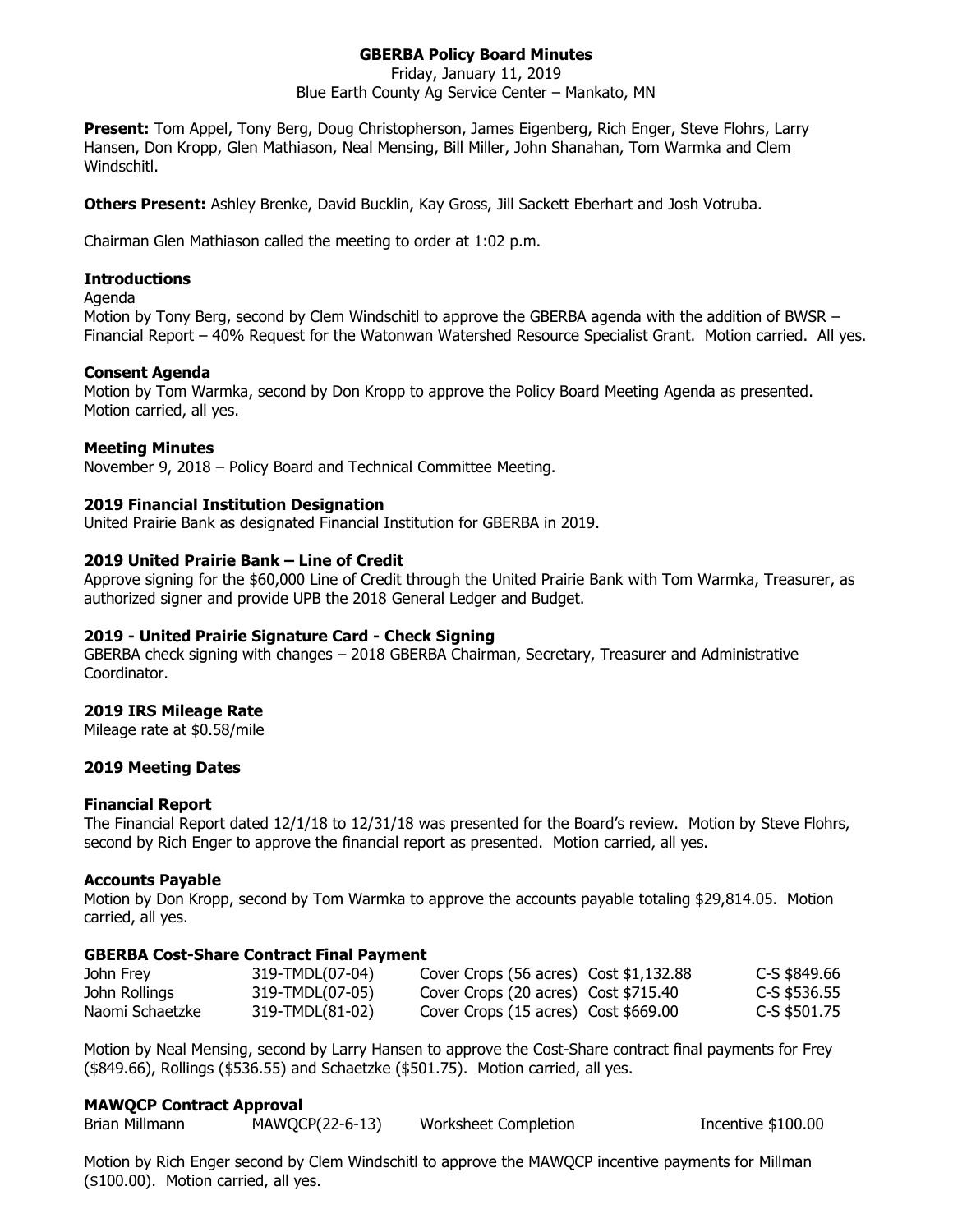## **PAGE 2 GBERBA POLICY MINUTES JANUARY 11, 2019**

### **Election of 2019 Executive Board**

Nomination by Tom Appel, second by Tom Warmka for Neal Mensing as Chairman. Motion Larry Hansen, second by Tony Berg to cast a unanimous ballot for Neal Mensing as Chairman. Motion carried, all yes.

Nomination by Glen Mathiason, second by Tom Warmka for Tom Appel as Vice Chairman. Motion Glen Mathiason, second by Jim Eigenberg to cast a unanimous ballot for Tom Appel as Vice Chairman. Motion carried, all yes.

Nomination by Tom Warmka, second by Steve Flohrs to nominate Clark Lingbeek as Secretary. Motion by John King, second Tony Berg to cast a unanimous ballot for Clark Lingbeek as Secretary. Motion carried, all yes.

Nomination by Glen Mathiason, second by Tom Appel to nominate Tom Warmka as Treasurer. Motion by Larry Hanson, second by John King to cast a unanimous ballot for Tom Warmka as Treasurer. Motion carried, all yes.

Motion by Tony Berg, second by Don Kropp to nominate John Shanahan as Director. Motion by Larry Hansen second by Rich Enger to cast a unanimous ballot for John Shanahan as Director. Motion carried, all yes.

Motion by Tony Berg, second by Tom Warmka to nominate Glen Mathiason as Director. Motion by Tony Berg second by Tom Appel to cast a unanimous ballot for Glen Mathiason as Director. Motion carried, all yes.

Meeting continued by Chairman Neal Mensing.

# **INFORMATION/ACTION**

### **2019 Administrative and Technical Coordinator Contract**

Motion by Tom Warmka, second by Glen Mathiason to approve the 2019 GBERBA Contract for Service – Administrative and Technical Coordinator contract 52,000.00 with the Cottonwood SWCD. Motion carried, all yes.

# **2019 Financial Coordinator Contract Extension**

Motion by Jim Eigenberg, second Steve Flohrs to approve the 2018 GBERBA Contract for Service – Financial Coordinator contract extension with the Martin SWCD. Motion carried, all yes.

# **GBERBA 2019 Budget**

# **GBERBA 2019 Dues**

Motion by Glen Mathiason, second by Clem Windschitl to approve the 2019 Dues, with no changes, totaling \$42,244 for GBERBA members. Motion carried, all yes.

# **BWSR Final Financial – 40% Request**

Motion by Tom Appel, second by Rich Enger to approve the Request for Funding – BWSR Final Financial Report for the Watonwan Watershed Resource Specialist Grant totaling \$39,600.00. Motion carried, all yes.

# **March Policy Board/Technical Committee Presentations**

Faribault County Soil Health Team; Mark Seely State Climatologist – or New Replacement (Idea); Southwest Lamberton Experiment – Axel Garcia – Soil Health – Climate; Bryce Anderson – Yankton Radio; MN Office Soil Health – BWSR/U of MN – Dr. Anna Cates; Jeff Strock – Drainage Water Management Research Practices – Wetland/Storage and/or stacked bioreactors; Impact of Surrounding Farms – land going in RIM/CREP – Watershed Area – Affects in Larger Watershed Areas – Both Up and Down Stream – Wetland Restoration.